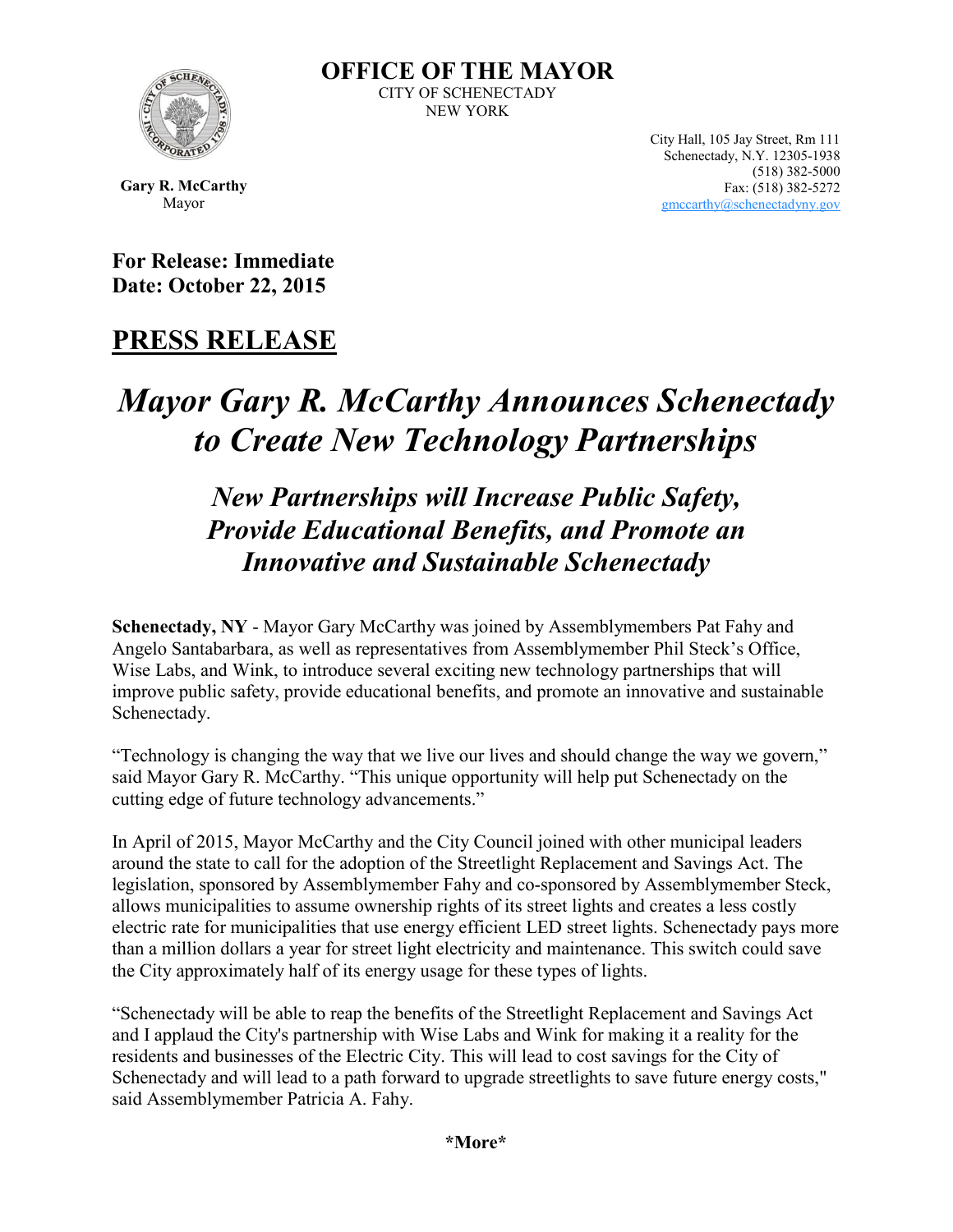New Technology Partnerships in Schenectady Page 2

"These projects are great examples of utilizing new technology that is not only more environmentally sustainable but economically sustainable as well. We must continue to build on exciting new partnerships such as these for our communities and the future of our children" said Assemblymember Phil Steck.

"This common-sense legislation allows cities like Schenectady to make smart investments in 21st century infrastructure that will help us reduce energy costs, create sustainable communities, and protect our environment," said Assemblymember Angelo Santabarbara. "This partnership exemplifies what can be accomplished when state and local governments work together with the private sector to provide the best value for our communities."

The savings from this critical change will allow Schenectady to move forward with more efficient lighting throughout the City. Advanced street lighting technology can reduce energy costs and new options such as smart lighting that dims and brightens city lights based on time and activity. This platform also allows for the expanded implementation of High Definition cameras that will aid law enforcement to effectively use resources and a WiFi infrastructure that will support improved services and allow fast and secure public internet access.

Mayor McCarthy also announced that, building on the momentum of these technology initiatives, Schenectady has incorporated Wink services in City Hall for the seamless integration of technology and will partner with Wise Labs for the creation of a municipal innovation incubator. Wink, with a significant Schenectady presence, is showcasing its technology platform which provides quick and simple ways to connect the products people rely on in their homes and businesses. The incubator, which will be an initiative within the Electric City Innovation Center that Wise Labs is launching in Center City Schenectady, will develop new technologies with municipal applications for more efficient and responsive government.

"We're excited to mobilize our technical community and engage the citizens, businesses and entrepreneurs of Schenectady and the Capital Region to develop amazing new applications in partnership with the City of Schenectady. Together, we can help municipalities operate more efficiently and responsively and directly improve the quality of life for residents and businesses," said Wise Labs president, Jon Glass.

"Energy savings are one of the primary benefits of home automation for consumers," said Nathan Smith, Founder and CTO, Wink. "We're excited to partner with the City of Schenectady and amplify those benefits in the public arena. Integration of smart wall switches and voice control will provide a myriad of new opportunities to more easily monitor and control lighting throughout City Hall."

**\*More\***